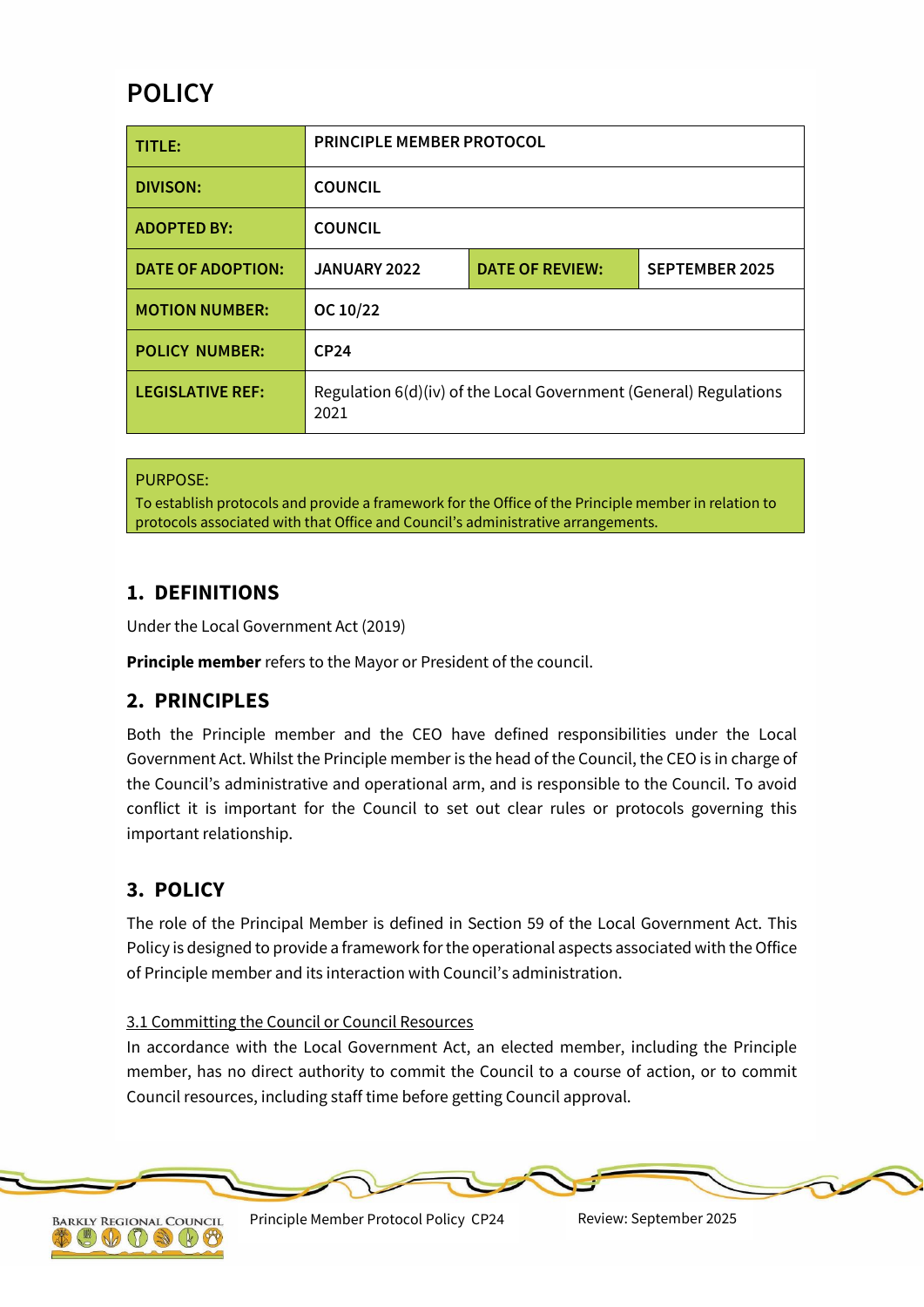The Principle member has the right to request the Chief Executive Officer to list an item on the Agenda at a forthcoming meeting for consideration by Council in order to progress the development of an idea, project or proposal. Council can then determine the appropriate action which may include calling for a report.

## 3.2 Relations with the Media (including social media) and the Public

One of the roles of the Principle member is to speak on behalf of the Council as the Council's principal representative. As the Council's principal spokesperson, the Principle member must ensure that statements made do not commit Council or Council resources to a particular course of action.

In dealing with the public, the Principle member must:

- Portray the Council in a positive light;
- Reflect Council's position;
- Avoid public criticism of individuals in a way that reflects on a person's competence or integrity; and
- Avoid any admission of legal liability

The Principle member may express personal opinions but these must be qualified as such.

## 3.3 Ex Officio Involvement with External Groups

The Principle member may be asked to become involved with community groups, committees and organisations. Involvement may include being patron, a member of a committee, chairman of an organisation or an advocate for a particular cause.

The Council acknowledges that this external community involvement is a legitimate function of the Principle member, however the Council requires that the Principle member seek Council approval should the role involve:

- Interstate or international travel,
- the use of Council resources (including staff time),
- resources not normally allocated to the Principle member or
- resources in excess of the normal support services available to the Principle member or
- a politically sensitive or controversial matter.

In considering any requests for approval, Council will consider the cost implications for the Council, community benefit from the Principle member's involvement and the extent of time needed to satisfy the involvement

## 3.4 Functions



Principle Member Protocol Policy CP24 Review: September 2025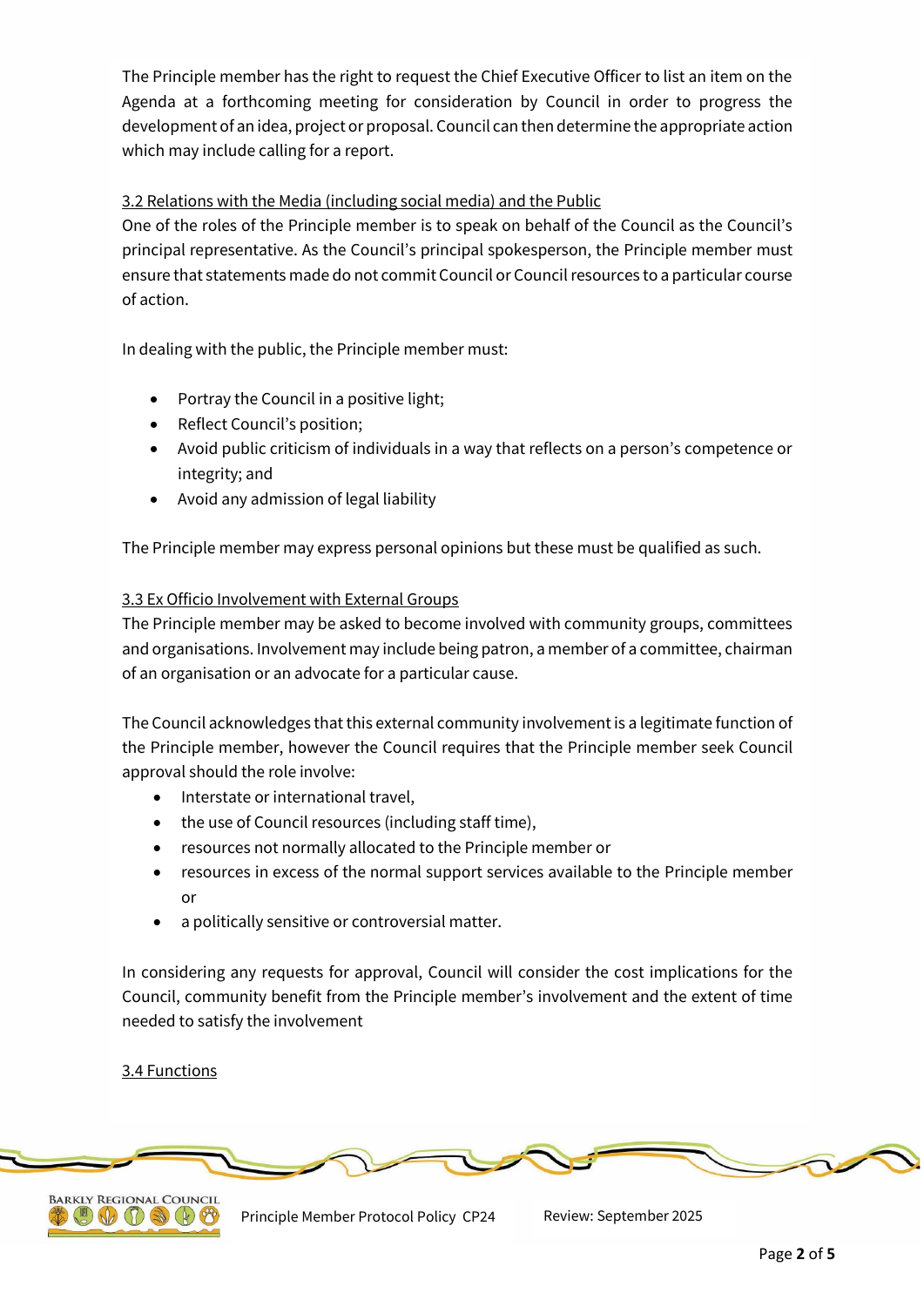Subject to Council policy, the guest list for Civic Receptions and other official functions will be at the discretion of the Principle member.

The Principle member will determine whether to provide an alternate member to represent the Principle member at functions and meetings arranged by other parties when the Principle member is unable to attend.

### 3.5 Communicating with Staff

All staff are answerable to the CEO who is responsible to the Council. The Principle member's primary channel for communication with the administration will be through the CEO.

At the Chief Executive Officer's discretion the Principle member may deal directly with the Directors.

#### 3.6 Acting Principle member

The deputy principal member is to carry out any of the principal member's functions when the principal member is absent from official duties for a period in excess of 24 hours.

The principle member must notify the CEO of their absence, and the delegation of duties to the acting principle member, in order for the CEO to commence all administrative procedures relating to the acting principle member.

#### 3.7 Principle member Correspondence & Records

- Part of the CEO's responsibility under the Local Government Act is to maintain a register of correspondence and to ensure the correspondence is preserved. Other legislation requires the preservation of correspondence and its availability for Information purposes.
- Correspondence to the Principle member in the Principle member's capacity as the 'Presiding Member' is a 'record of Council'. As such the correspondence and any response to it are part of Council's records and form part of its property.
- All letters addressed to the Principle member (except those marked private or confidential) will be opened and recorded by the administration.
- All external emails to the Principle member about Council business will be recorded by the Principle member's Executive Assistant. If the Principle member's Executive Assistant does not have direct access to the Principle member's emails then the Principle member will forward those emails requiring registration.

#### 3.8 Vehicle – Principle member and Deputy/Alternate

Council will make available to the Principle member a vehicle.

Council extends to the Principle member usage of the vehicle (including all fuel and running costs) Australia wide for official duties.

The principal member may use the car for personal use in the Northern Territory.